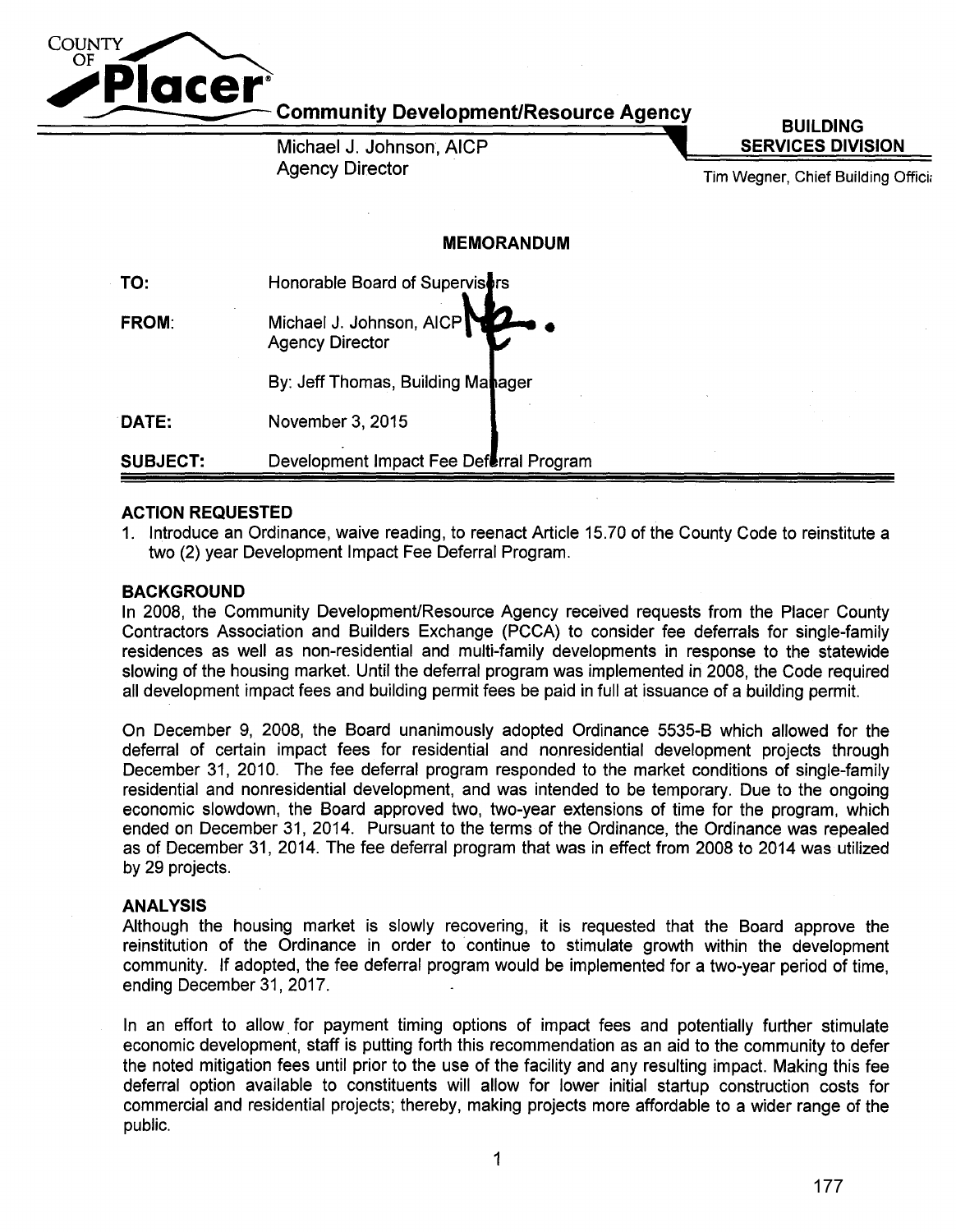## **FEE DEFERRAL PROGRAM ELEMENTS**

The following summarizes the elements of the fee deferral program. Eligible impact fees include:

- Sewer Impact Fees
- Traffic Impact Fees
- Capital Facilities Fees
- Park Fees

## Single-Family Residential Fee Deferral Program

- 1. Available to all new single-family residences;
- 2. Deferral will apply to County-controlled fees listed above;
- 3. The deferred fees will be paid to the County upon the earlier of:
	- a. a request for a final building inspection on the home;
	- b. the close of escrow, if the security provided is the senior lien on the property; or
	- c. twenty-four (24) months from the date of any agreement for a fee deferral.
- 4. Any fees deferred would be paid at the rate or rates applicable at the time of payment;
- 5. Property tax obligations on all properties owned by applicant must be paid and current; and
- 6. Complete applications must be received before the expiration date in order to be eligible for the fee deferral program. If the building permit application associated with an approved fee deferral expires, a new complete fee deferral application shall be filed.

## Multi-family Residential or Nonresidential Fee Deferral Program

- 1. Available to all new multi-family residential and new nonresidential projects;
- 2. Deferral will apply to County-controlled fees listed above;
- 3. The deferred fees will be paid to the County prior to the issuance of a Certificate of Occupancy;
- 4. Any fees deferred would be paid at the rate or rates applicable at the time of payment;
- 5. Applicants for a fee deferral must have an approved project, defined as a project that has received final discretionary action by the Board of Supervisors including completion of all environmental compliance requirements;
- 6. Property tax obligations on all properties owned by applicant must be paid and current; and
- 7. Complete applications must be received before the expiration date in order to be eligible for the fee deferral program. If the building permit application associated with an approved fee deferral expires, a new complete fee deferral application shall be filed.

# **FISCAL IMPACT**

None.

Attachment 1: Ordinance Reenacting Article 15.70

cc: David Boesch, County Executive Officer Karin Schwab, County Counsel Michael Johnson, CORA Director/Planning Director Ken Grehm, Public Works and Facilities Services Director Loren Clark, Assistant CORA Director (Auburn) Paul Thompson, Assistant CORA Director (Tahoe) Tim Wegner, Chief Building Official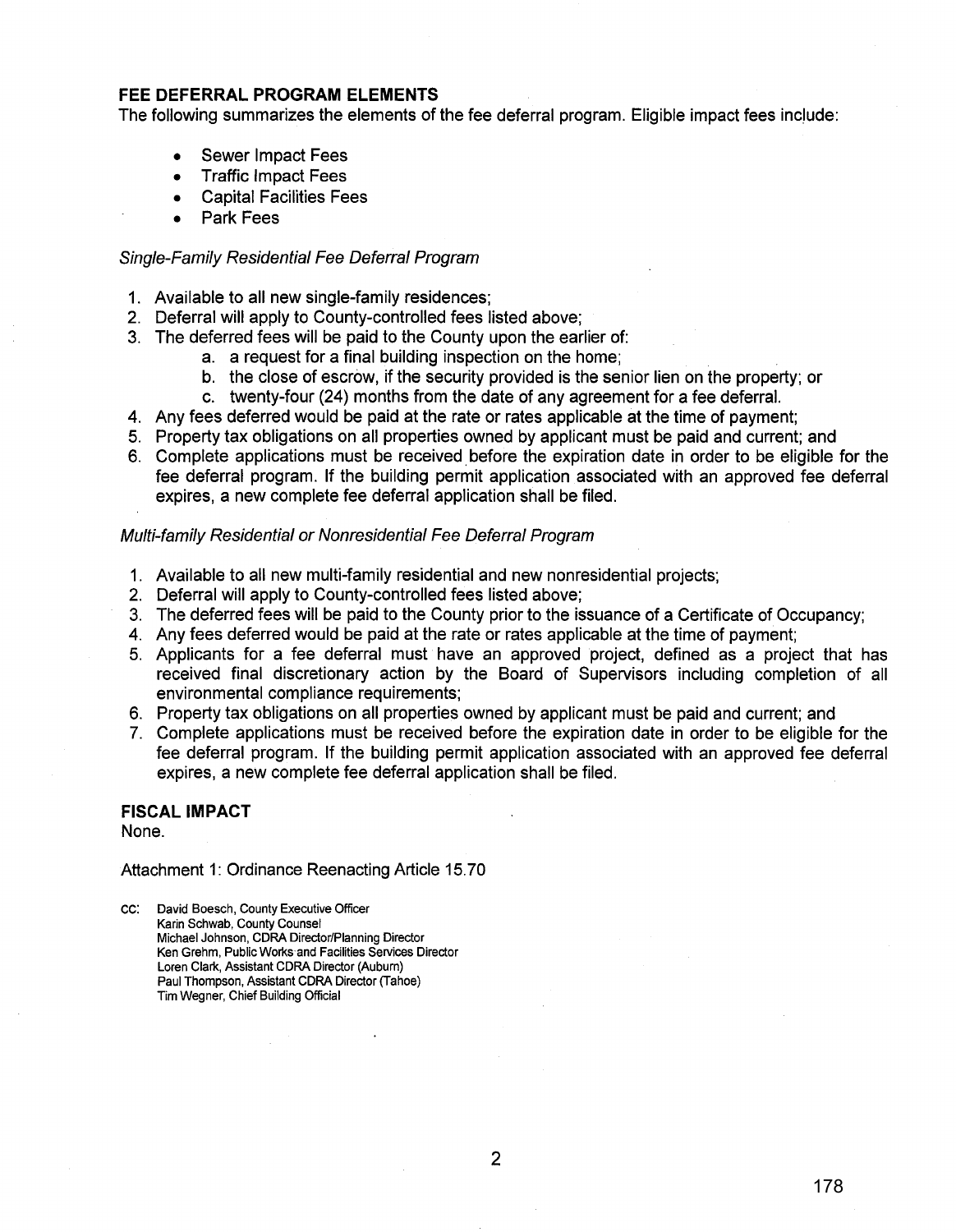# **Before the Board of Supervisors County of Placer, State of California**

In the matter of: Ord. No: \_\_\_\_\_\_\_ \_

An Ordinance reenacting Chapter 15, Article 15. 70, Fee Deferral Program.

First Reading: **Example** 

The following Ordinance was duly passed by the Board of Supervisors of the County of

Placer at a regular meeting held------------by the following

vote on roll call:

Ayes:

Noes:

Absent:

Signed and approved by me after its passage.

Chair, Board of Supervisors

Attest:

Clerk of said Board

The Board of Supervisors of the County of Placer, State of California, does hereby ordain as follows:

**SECTION 1:** Placer County Code Chapter 15, Article 15.70 is hereby enacted as follows:

**15.70.010 Title.** 

This article shall be known and cited as the "Fee Deferral Program Ordinance."

**ATTACHMENT 1**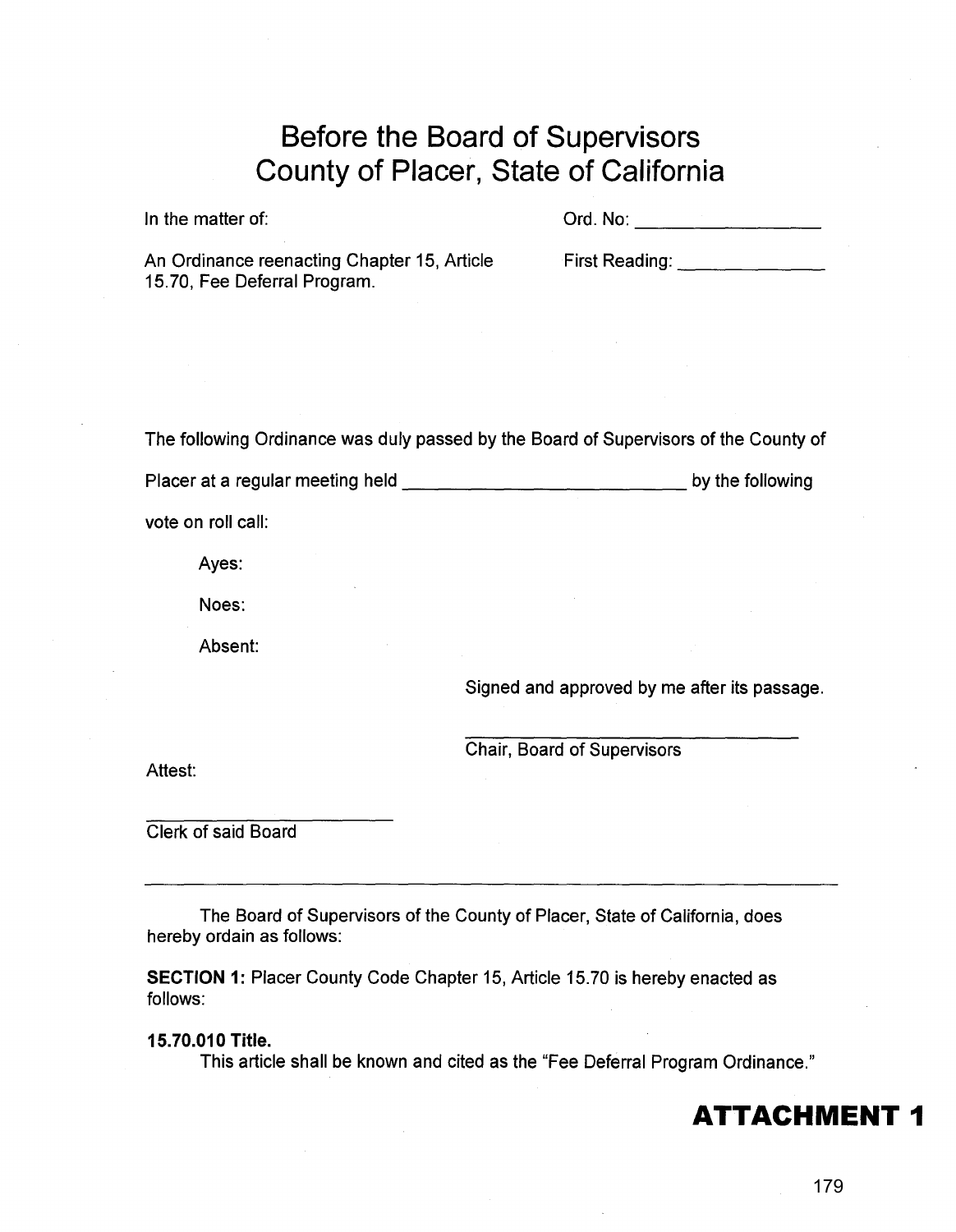### **15.70.020 Purpose.**

The Placer County board of supervisors desires to encourage the construction of residential and nonresidential development projects within the County. The Board of Supervisors finds that the early payment of certain impact fees for new development under current financial conditions creates a barrier to such development and desires, by the adoption of this article, to ease such barriers by deferring on a temporary basis the time for payment of certain development impact fees.

# **15.70.030 Applicable fee programs.**

Notwithstanding any other provision of this code, upon application and approval pursuant to this article, an approved development project shall pay the following fees as allowed in accordance with the provisions of this article:

- A. Sewer connection fees imposed pursuant to Section 13.12.270 of this code;
- B. Traffic impact fees imposed pursuant to Section 15.28.030 of this code;
- C. Public facility fees imposed pursuant to Section 15.30.020 of this code; and
- D. Parks and recreation facilities fees imposed pursuant to Section 15.34.060 of this code.

## **15.70.040 Definitions.**

"Agency Director" means the director of the Community Development Resource Agency, or designee.

"Applicant" means the owner or owners of record of the real property with an approved development project for which a fee deferral is sought pursuant to this article.

"Approved development project" means a project that has received final discretionary action by the County and which has completed all environmental compliance requirements.

## **15.70.050 Fee deferral program.**

- A. At the time of building permit issuance or the time of improvement plan approval, an applicant of an approved development project may file a written application with the County to request deferral of any of those fees enumerated in Section 15.70.030 of this article.
- B. Deferral of fees pursuant to this article shall be acknowledged by an agreement or other writing satisfactory to the Agency Director and approved by County Counsel. Said agreement may be executed by the Agency Director.
- C. All of the following requirements must be satisfied prior to execution of a fee deferral agreement by the Agency Director: (1) submittal to the County of a complete application; (2) deposit of all fees pursuant to Sections 15.70.060 and 15.70.1 00; (3) deposit of security for the payment of those fees to be deferred pursuant to Section 15.70.070; and (4) submittal of evidence that all property tax obligations of the applicant are paid in full for the approved development project and all other property owned by the applicant in unincorporated Placer County.
- D. Fees that are approved for deferral for a single-family residential development project pursuant to this article shall be due and payable for each individual lot within the approved development project upon the earlier of: (1) a request for final inspection under a building permit; (2) the close of escrow, if the security provided pursuant to Section 15.70.070 is the senior lien on the property; or (3)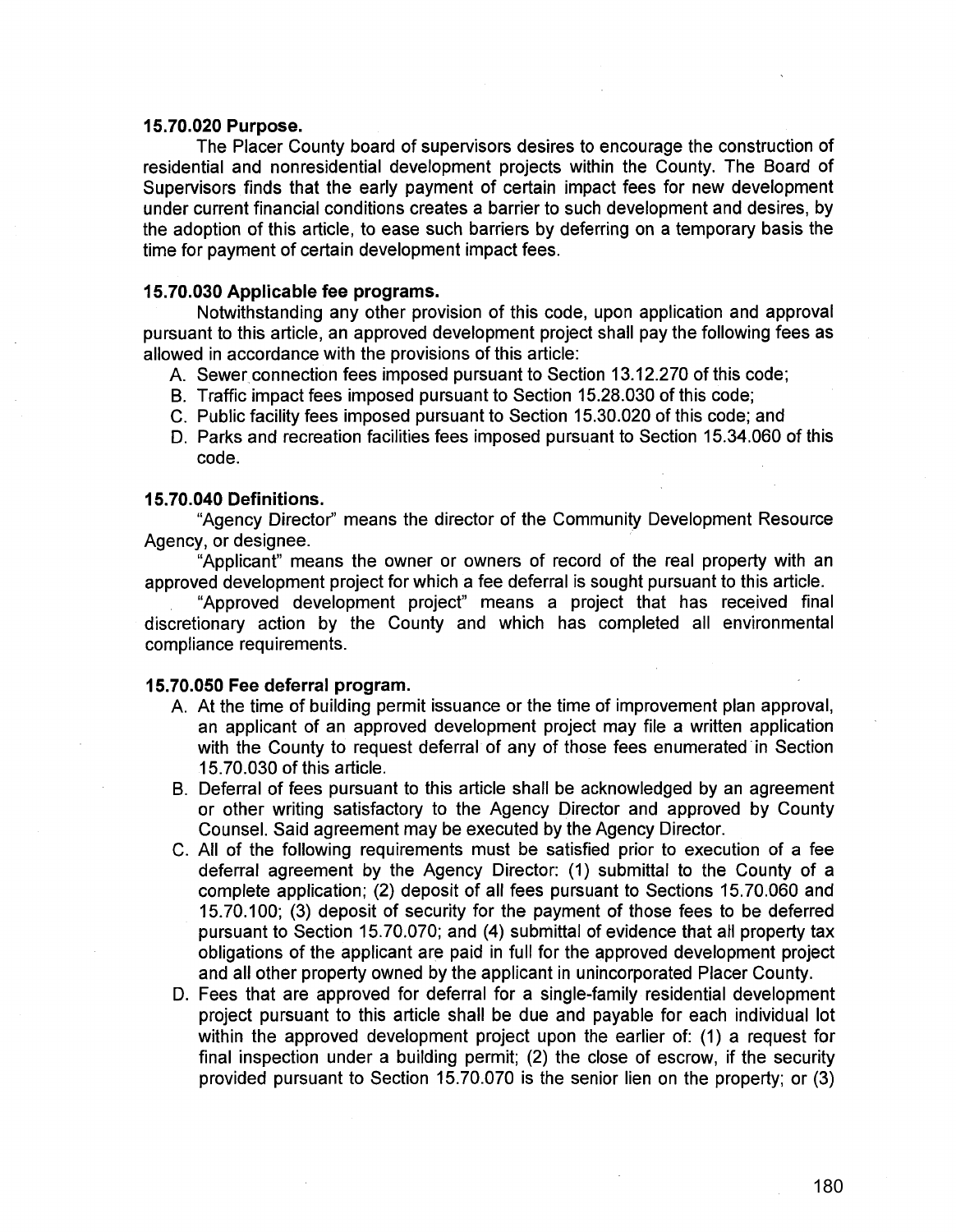the end of the maximum fee deferral period as set forth in the agreement required pursuant to subsection B of this section.

- E. Fees that are approved for deferral for a multifamily residential project or a nonresidential development project pursuant to this article shall be due and payable for each building within the project upon request of issuance of a certificate of occupancy.
- F. The maximum fee deferral period for any development project is twenty-four (24) months from the date of any agreement for a fee deferral required pursuant to subsection B of this section. If not paid within the twenty-four (24) month fee deferral period, a penalty and interest shall accrue on any unpaid balance pursuant to Section 15.70.080.
- G. The approval of a fee deferral pursuant to this article for any approved development project shall not be transferable to another project regardless of whether the applicant is the same for both projects or whether the other project is also a qualified project.
- H. The Agency Director is authorized to administer this fee deferral program consistent with the intent of this article.

## **15.70.060 Administrative processing fees and fee deferral program application.**

If an applicant requests deferral to final inspection or certificate of occupancy, no administrative processing fees will apply. If an applicant requests deferral to close of escrow, a non-refundable administrative processing fee of five hundred dollars (\$500.00) is hereby established for payment at the time of each individual program application for the purpose of funding the costs of administering the fee deferral program established by this article. The application for fee deferral may be submitted concurrently with or in advance of any application for building permits for the subject property and shall be accompanied by any security and application fees required by this article. In no event, however, shall a building permit be issued until one of the following has occurred:

A. Payment of all applicable fees due in accordance with this code; or

B. Execution of a fee deferral agreement in accordance with this article.

#### **15.70.070 Security.**

At the time of application for deferral to close of escrow, the applicant shall provide security for the payment of those fees to be deferred. Such security shall be subject to the approval of the County and shall consist of one or more of the following:

- A. Assigned passbook or certificate of deposit;
- B. Irrevocable letter of credit;
- C. Surety bond;
- D. Lien against the property; or
- E. Negotiable securities if approved by the Board of Supervisors.

#### **15.70.080 Penalty and interest.**

For all approved development projects which have been executed, an agreement for a deferral of fees pursuant to this article, no interest shall accrue during the period of deferral. However, in the event the deferred fees are not paid at the time required by the agreement, a one-time penalty equal to the annual rate of interest earned by the county of Placer on the investment of pooled funds computed on the unpaid balance from the